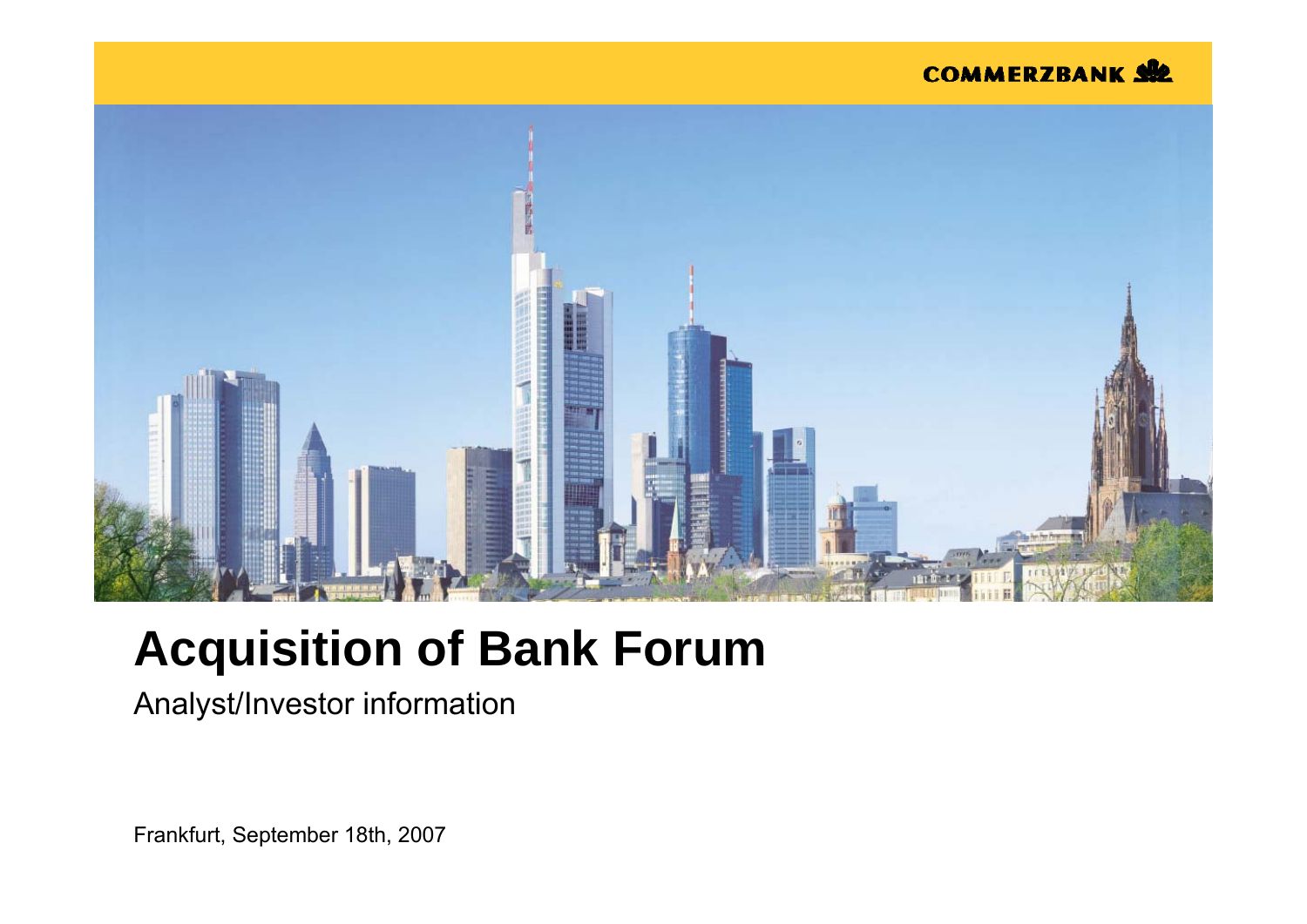| 1. | <b>Transaction highlights</b>                   |
|----|-------------------------------------------------|
| 2. | Ukrainian banking market                        |
| 3. | Bank Forum – top 10 player in Ukraine by assets |
|    | Strategic fit and transaction details           |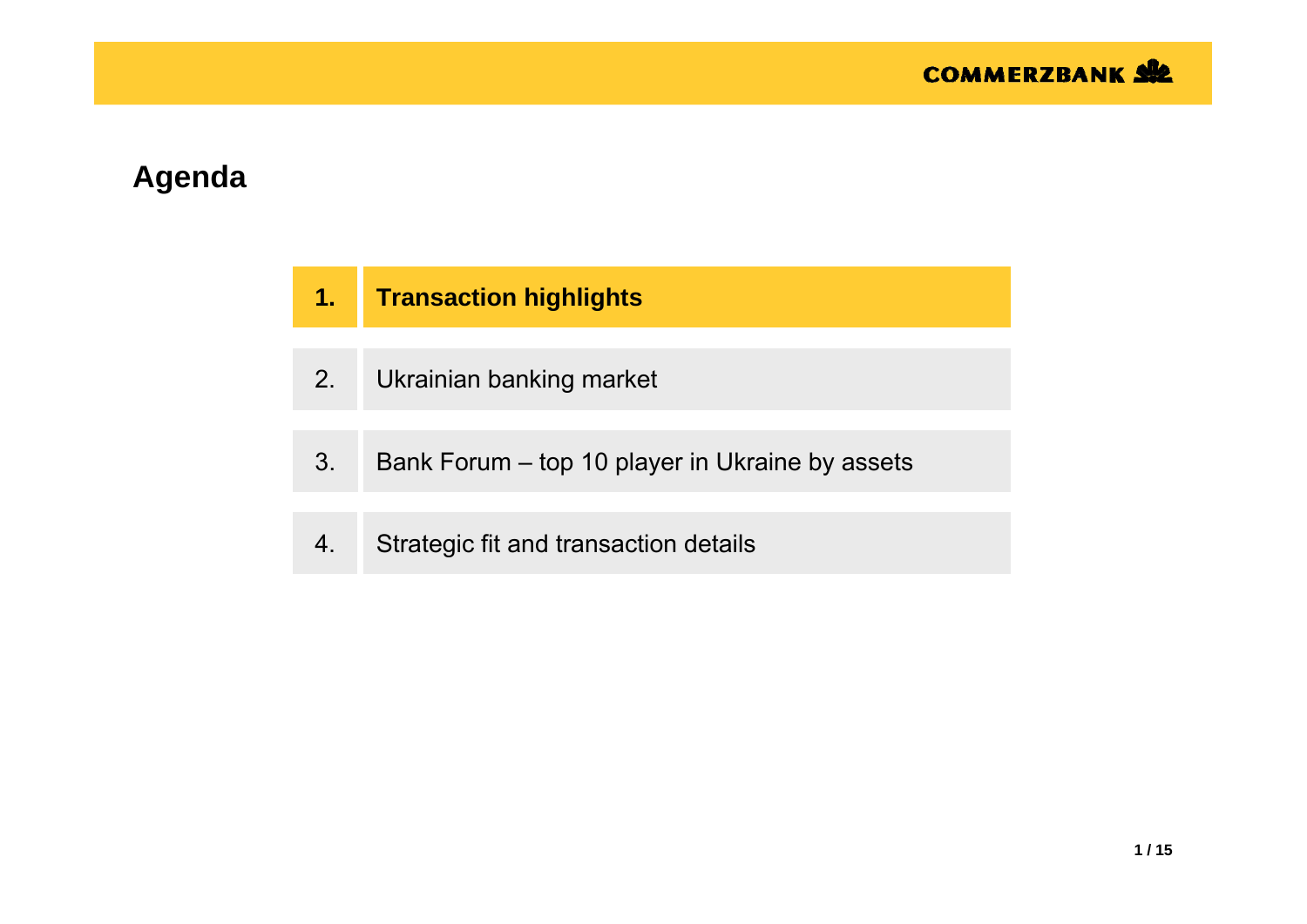### **Transaction summary of Bank Forum acquisition**

| <b>Transaction</b>   | • First step: Majority holding – initial acquisition of $60\%$ + 1 share<br>Second step: Call options (after 36 months) to acquire a further up to 25% to<br>$\bullet$<br>reach qualified majority<br>The pricing of the call options will be based on the company value applicable at<br>$\bullet$<br>that time |
|----------------------|------------------------------------------------------------------------------------------------------------------------------------------------------------------------------------------------------------------------------------------------------------------------------------------------------------------|
| <b>Facts</b>         | • Purchase of US-\$ 600 m (approx. $\in$ 435 m) including capital increase<br>Financing out of own capital strength                                                                                                                                                                                              |
| <b>Strategic fit</b> | • Acquisition of Bank Forum fits with CB's CEE-strategy to enlarge its<br>presence by selective growth in the most important and attractive CEE markets<br>Bank Forum fits with CB's criteria for investments<br>Opportunity to improve on our top 10 position in the booming Ukraine market<br>$\bullet$        |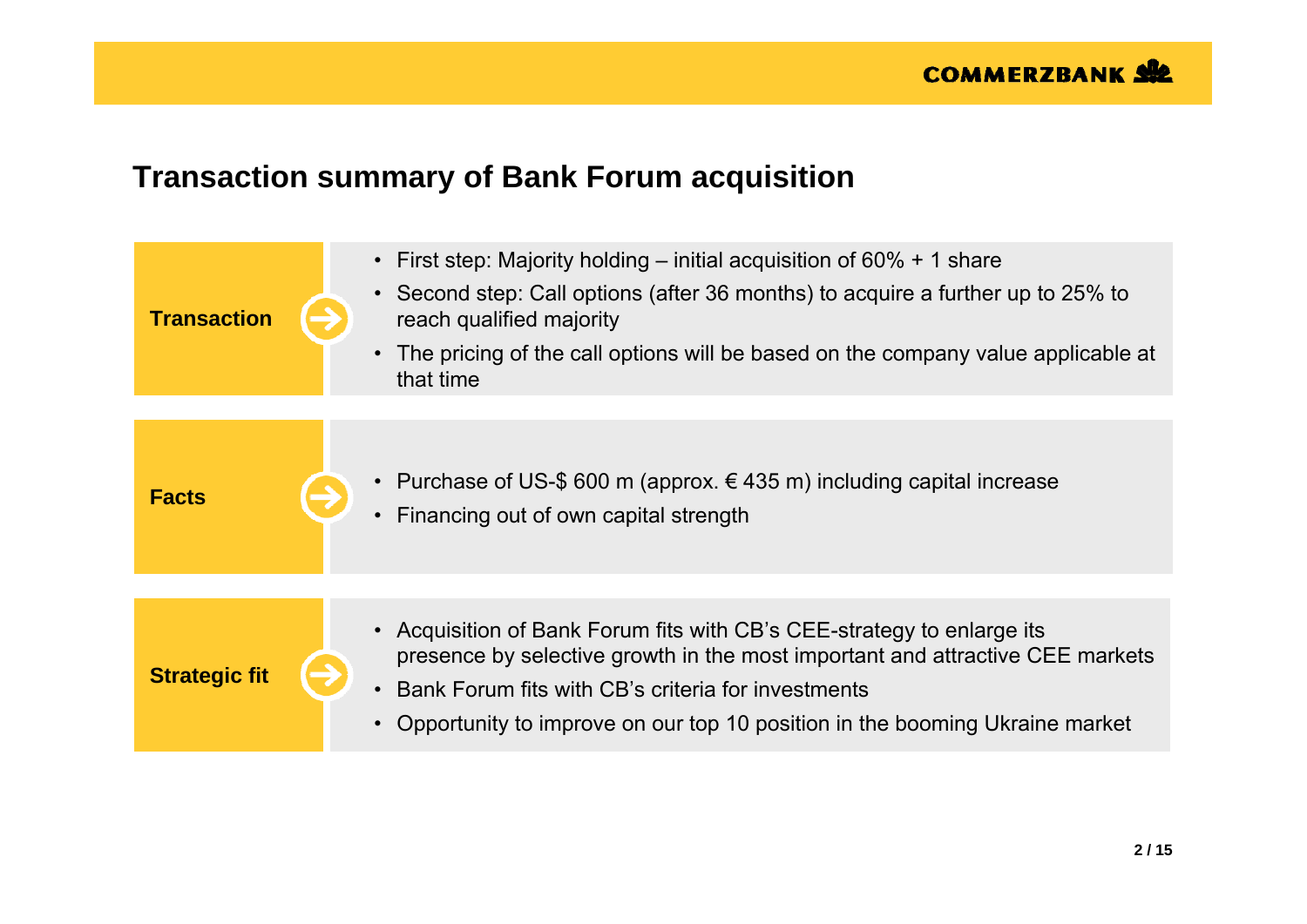- 1.Transaction highlights
- **2.Ukrainian banking market**
- 3.Bank Forum – top 10 player in Ukraine by assets
- 4.Strategic fit and transaction details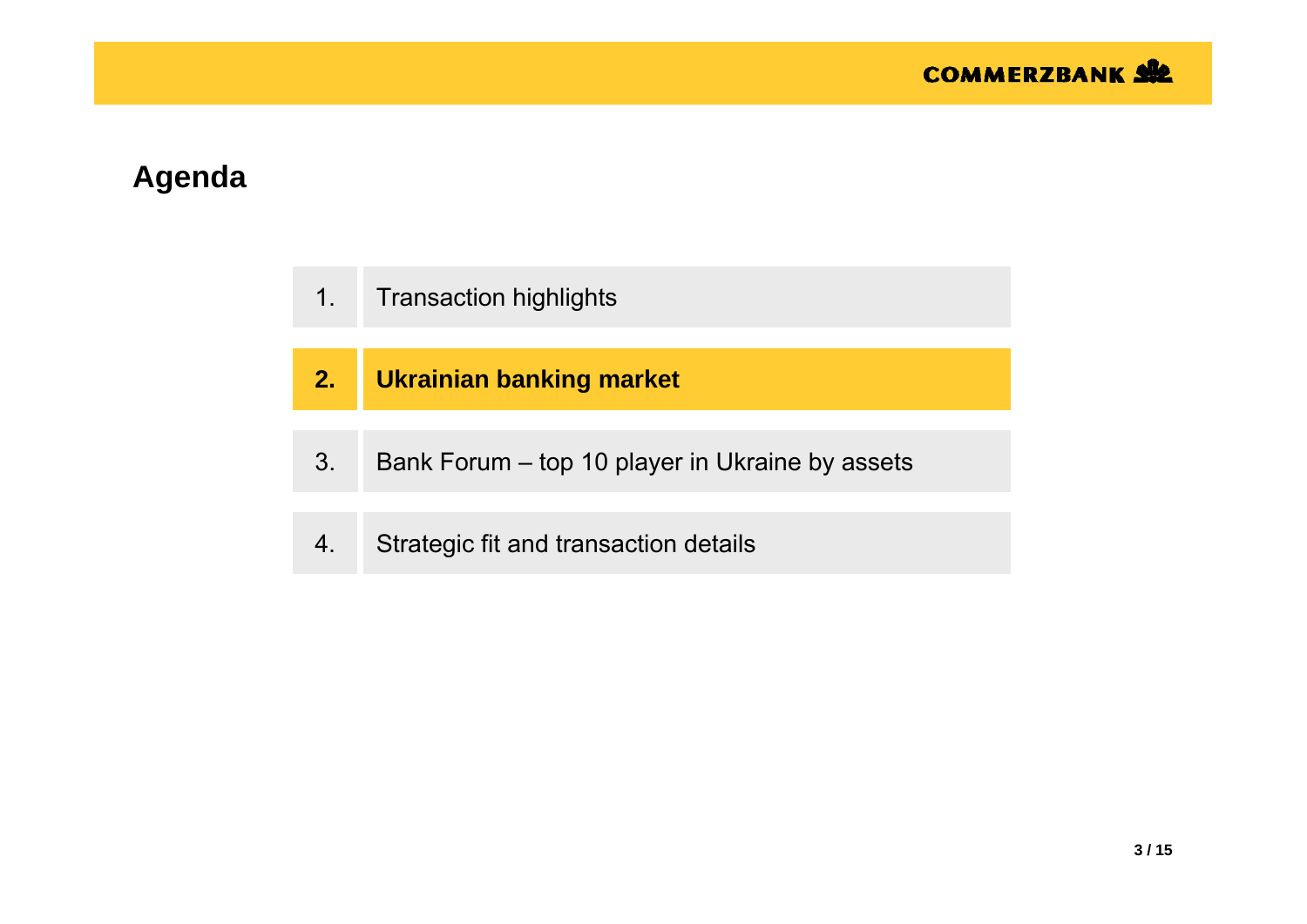### **Ukrainian Banking Market**



**Source: KPMG: "Banking in CEE – Bank sellers windfall" 10/2006**



**Source: Association of the Ukrainian Banks**

- Booming market with huge GDP growth development (6% expected for 2007)
- Banking sector size by total assets with an average compounded annual growth of more than 50% in the last five years
- •Low banking penetration
- Well developed regulatory framework
- Low level of market share of foreign-owned banks
- Commerzbank is already present in Kiev with a representative office since 1994



**The purchase of Bank Forum provides Commerzbank with access to the attractive SME and retail customer markets**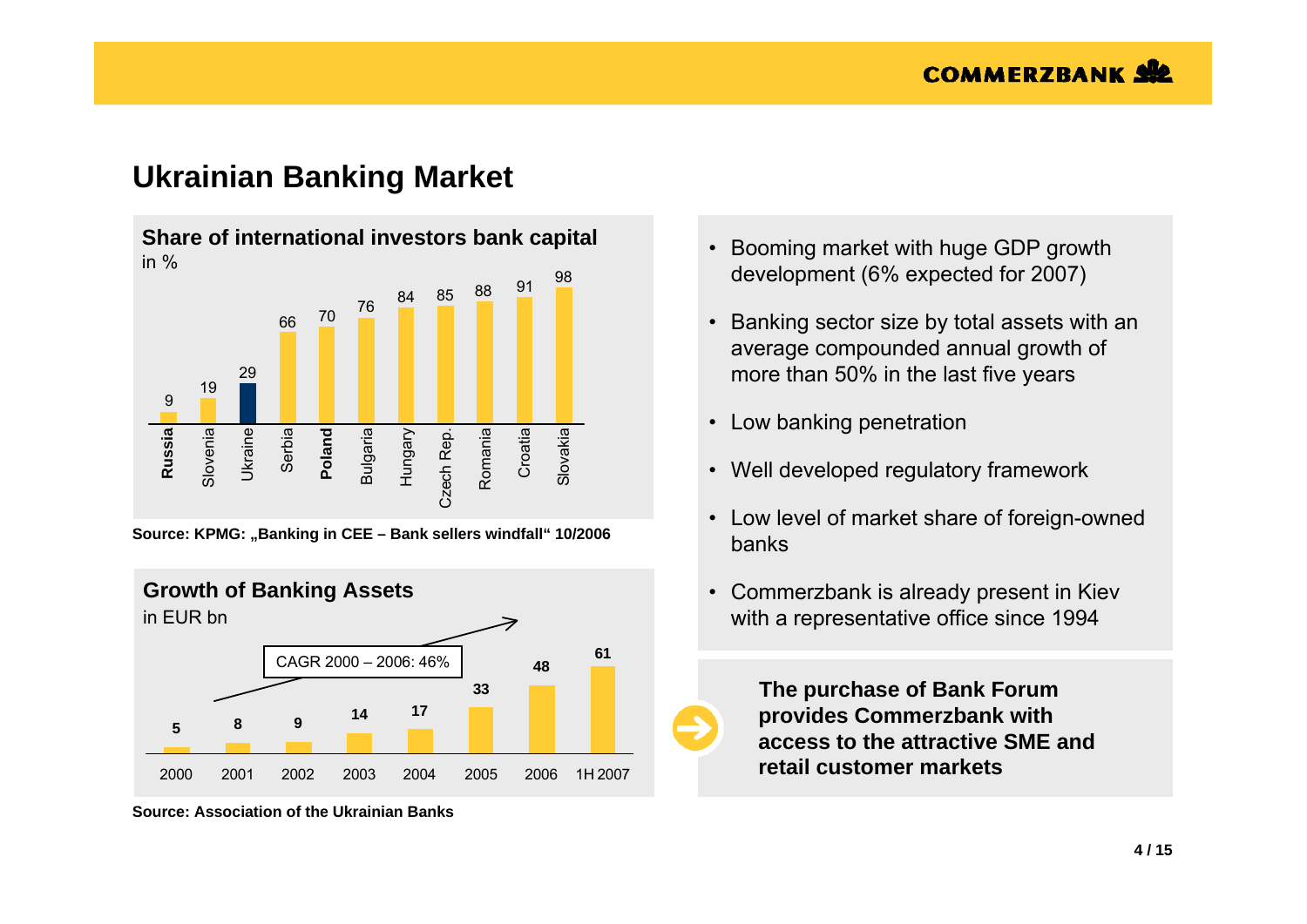- 1.Transaction highlights
- 2.Ukrainian banking market
- **3. Bank Forum – top 10 player in Ukraine by assets**
- 4.Strategic fit and transaction details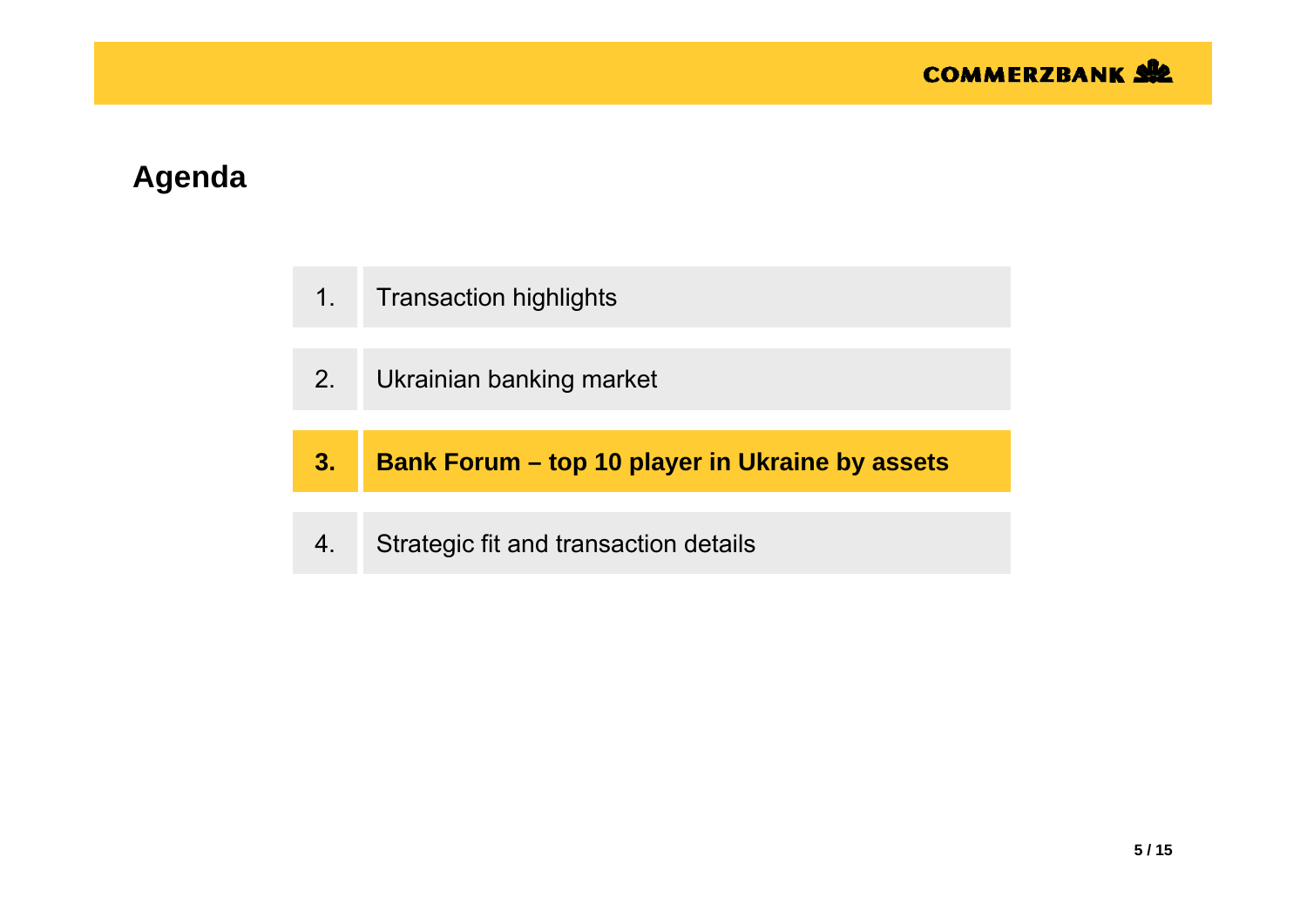### **Profile Bank Forum**

#### **Branch Network (as of June 2007)**

- Nationwide branch network
- All main cities / regional centres are covered
- Representative office in Czech Republic and Kazakhstan



**Source: Bank Forum**

#### **Shareholder structure (before acquisition)**



• Top 10 market player by assets with 2.3% market share

- Clear ownership structure
- 12,000 corporate clients thereof 9,500 SME clients
- 230,000 retail clients
- Nationwide branch network with 230 sales units
- Around 3,100 employees



**At present Bank Forum finds itself in an intensive growth and investment phase**

**Source: Bank Forum**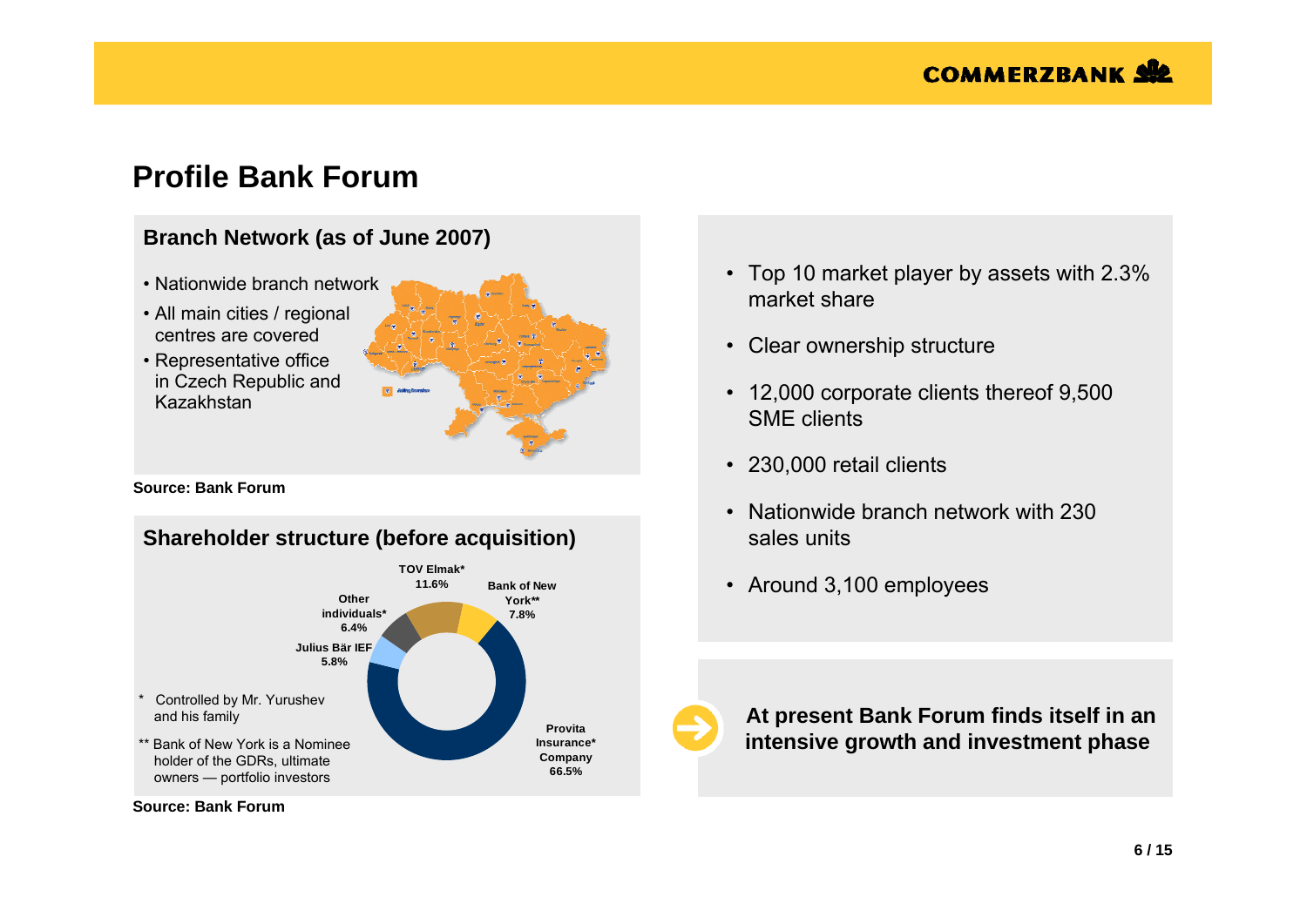### **Development and Strategic Goals**



#### 22%ch Network Developi **Branch Network Development**

Source: Bank Forum

#### **Growth of Loan Portfolio in EUR m**



#### **Strategic Goals**

- • Efficiency in customer service and product development
- • Strategic focus on high-margin retail segment and SME franchise
- • Develop branch network to 370 outlets by 2009 and 410 by 2011
- • Development of client related securities business
- • Development of data warehouse and CRM system

**Commerzbank is planning for an investment phase taking place over the next 3 to 5 years**

Medium term goal: Strengthening market position with market share  $\sim$  4%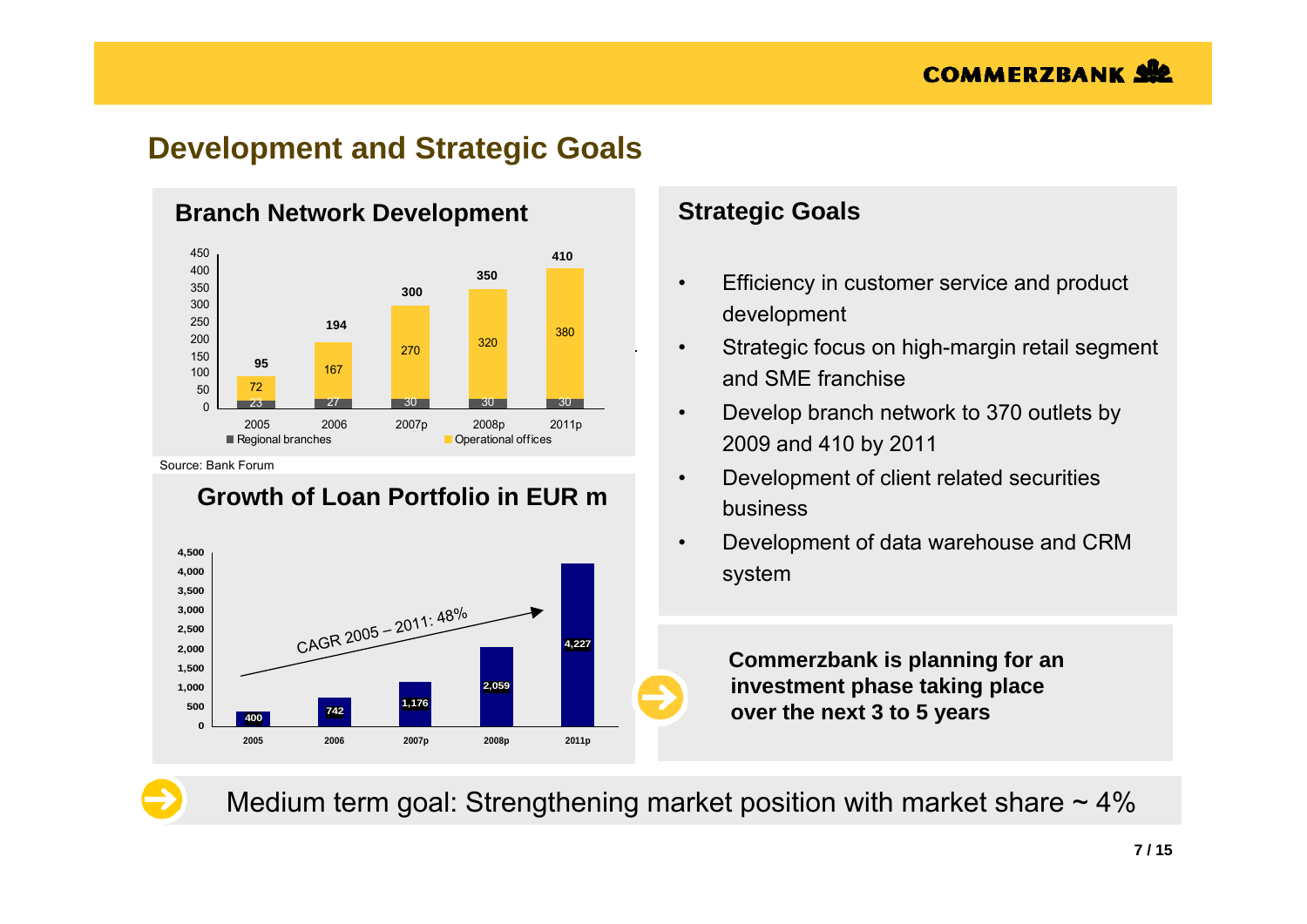- 1.Transaction highlights
- 2.Ukrainian banking market
- 3.Bank Forum – top 10 player in Ukraine by assets
- **4.Strategic fit and transaction details**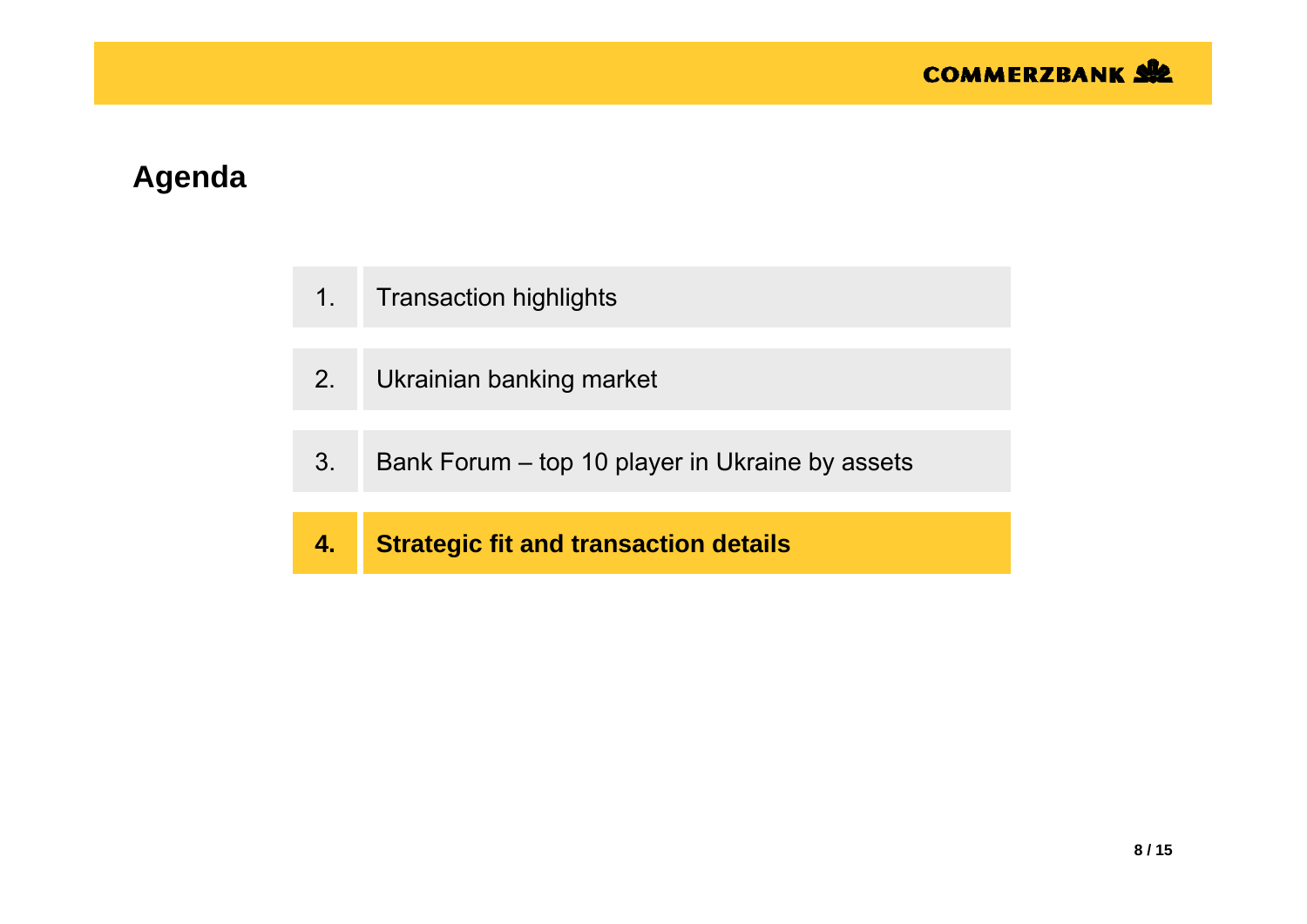### **Impact of transaction on Commerzbank Group**



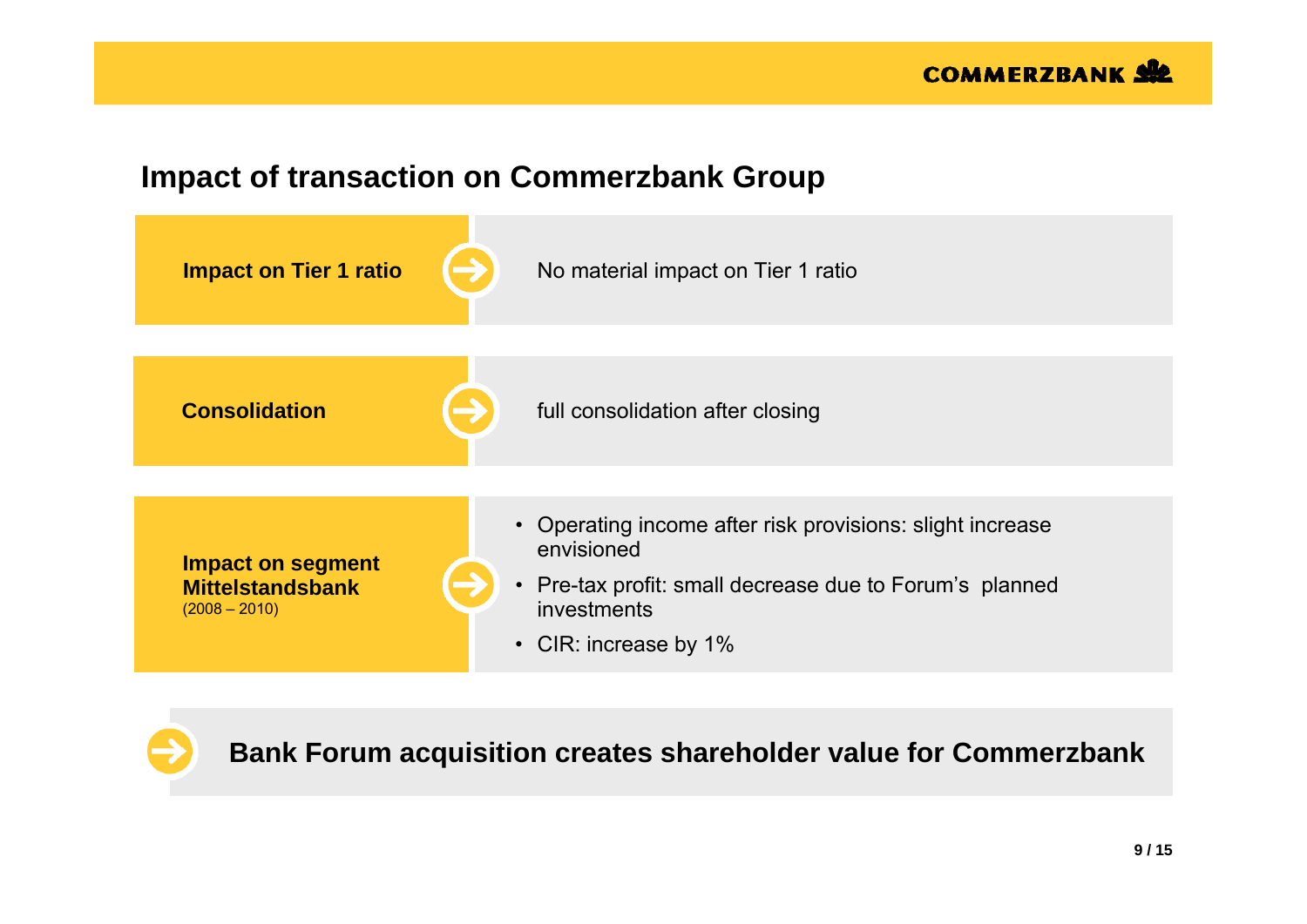### **Strategic fit of Bank Forum acquisition**

| <b>Market</b>                                                                                                                                           | <b>Target</b>                                                                                                                                                    | <b>CB</b> group<br>presence in Ukraine                                                                                                                                                           | <b>Business lines</b>                                                                                                                                                                                                                                                                      |
|---------------------------------------------------------------------------------------------------------------------------------------------------------|------------------------------------------------------------------------------------------------------------------------------------------------------------------|--------------------------------------------------------------------------------------------------------------------------------------------------------------------------------------------------|--------------------------------------------------------------------------------------------------------------------------------------------------------------------------------------------------------------------------------------------------------------------------------------------|
| •Booming market<br>• Dynamic GDP<br>development<br>• Comparably low<br>banking penetration<br>• Low level of market<br>share of foreign-<br>owned banks | • Top 10 Ukrainian<br>universal bank<br>• Acquisition of<br>majority stake with<br>step-up plan to reach<br>qualified majority<br>• Clear ownership<br>structure | •One of the very<br>limited opportunities<br>to reach a top<br>position in this<br>booming market<br>• Good platform for<br>retail development<br>• Improved capacity to<br>serve German clients | • Universal bank with<br>focus on corporate<br>and retail banking<br>• Corporate Banking<br>focussed on SME<br>business with room<br>for product<br>development<br>• Retail Banking:<br>Possibility of nation<br>wide market<br>penetration<br>supported by CB and<br><b>BRE</b> knowledge |
| <b>Huge upside</b><br>potential                                                                                                                         | <b>Attractive price-risk</b><br>profile                                                                                                                          | <b>Nationwide branch</b><br>network/first<br><b>German Bank in</b><br>Ukrainian market                                                                                                           | <b>Fitting business</b><br>model with room for<br><i>improvement</i>                                                                                                                                                                                                                       |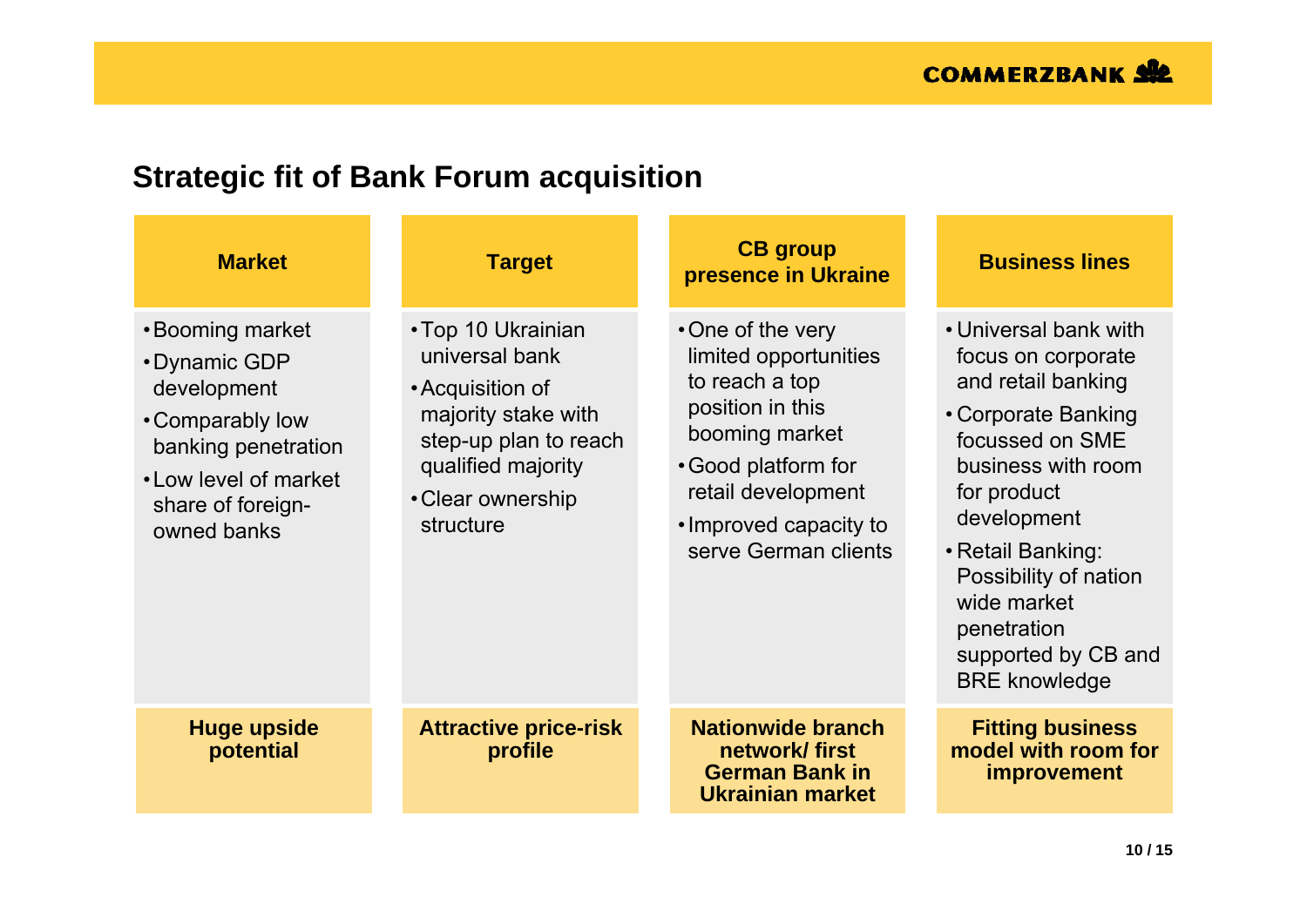### **CB presence in CEE / CIS - strong platform for further growth**



**\* Data as per 12 / 2006**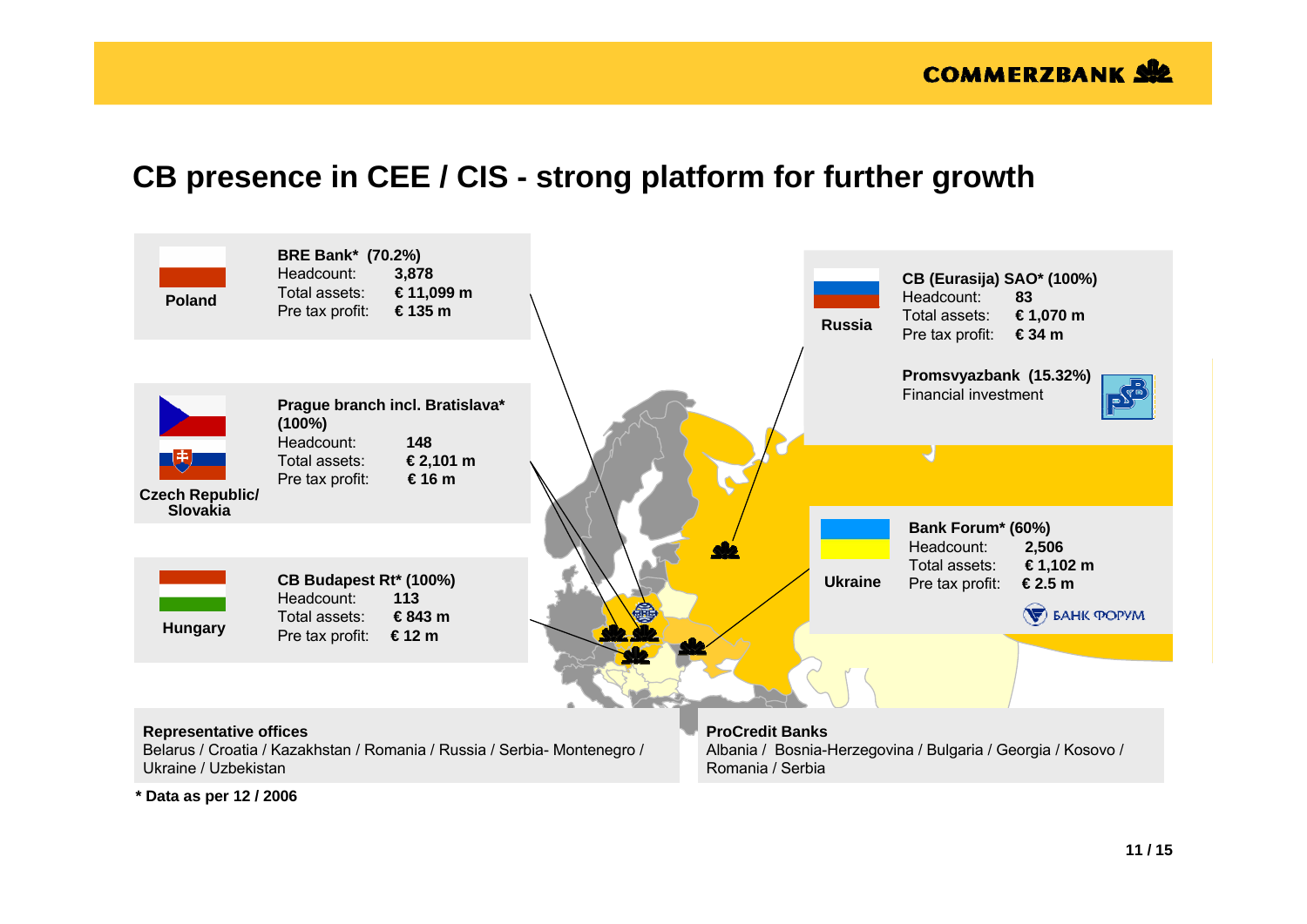# Appendix

Key financials of Bank Forum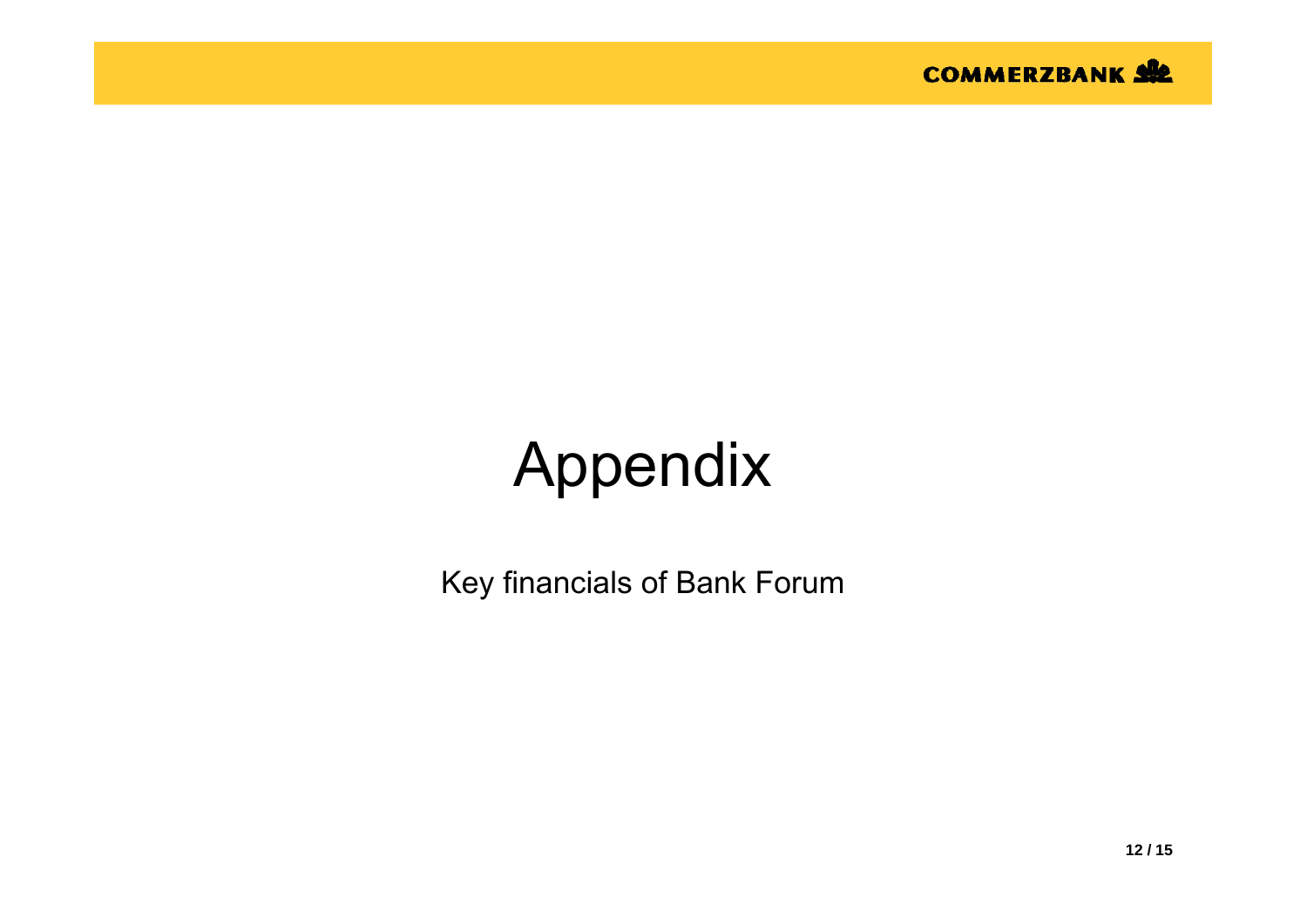### **Key financials of Bank Forum**

|                                 | 2004           | 2005            | 2006             | H1 2007          |
|---------------------------------|----------------|-----------------|------------------|------------------|
| Total assets $\epsilon$ m       | 251            | 626             | 1,102            | 1,393            |
| Totals loans $\epsilon$ m       | 168            | 400             | 742              | 928              |
| Total equity $\notin$ m         | 33             | 65              | 110              | 140              |
| Clients (Corporate / Retail)    | 5,400 / 55,000 | 7,000 / 106,000 | 11,000 / 191,000 | 12,000 / 230,000 |
| <b>Employees</b>                | 856            | 1,530           | 2,506            | 3,118            |
| Operating revenues $\epsilon$ m | 17.6           | 30.5            | 44.7             | 34.1             |
| Operating expenses $\epsilon$ m | $-7.5$         | $-18.1$         | $-30.8$          | $-22.3$          |
| Profit before tax $\epsilon$ m  | 3.4            | 5.7             | 2.5              | 2.5              |
| Net income $\epsilon$ m         | 2.5            | 4.1             | 1.6              | 1.6              |
| Cost/Income ratio               | 42.2%          | 58.4%           | 70.0%            | 65.4%            |
| RoAE*                           | 9.8%           | 7.7%            | 1.9%             | $2.6\%$ **       |

\*Calculation based on local currency \*\*Extrapolated for the whole year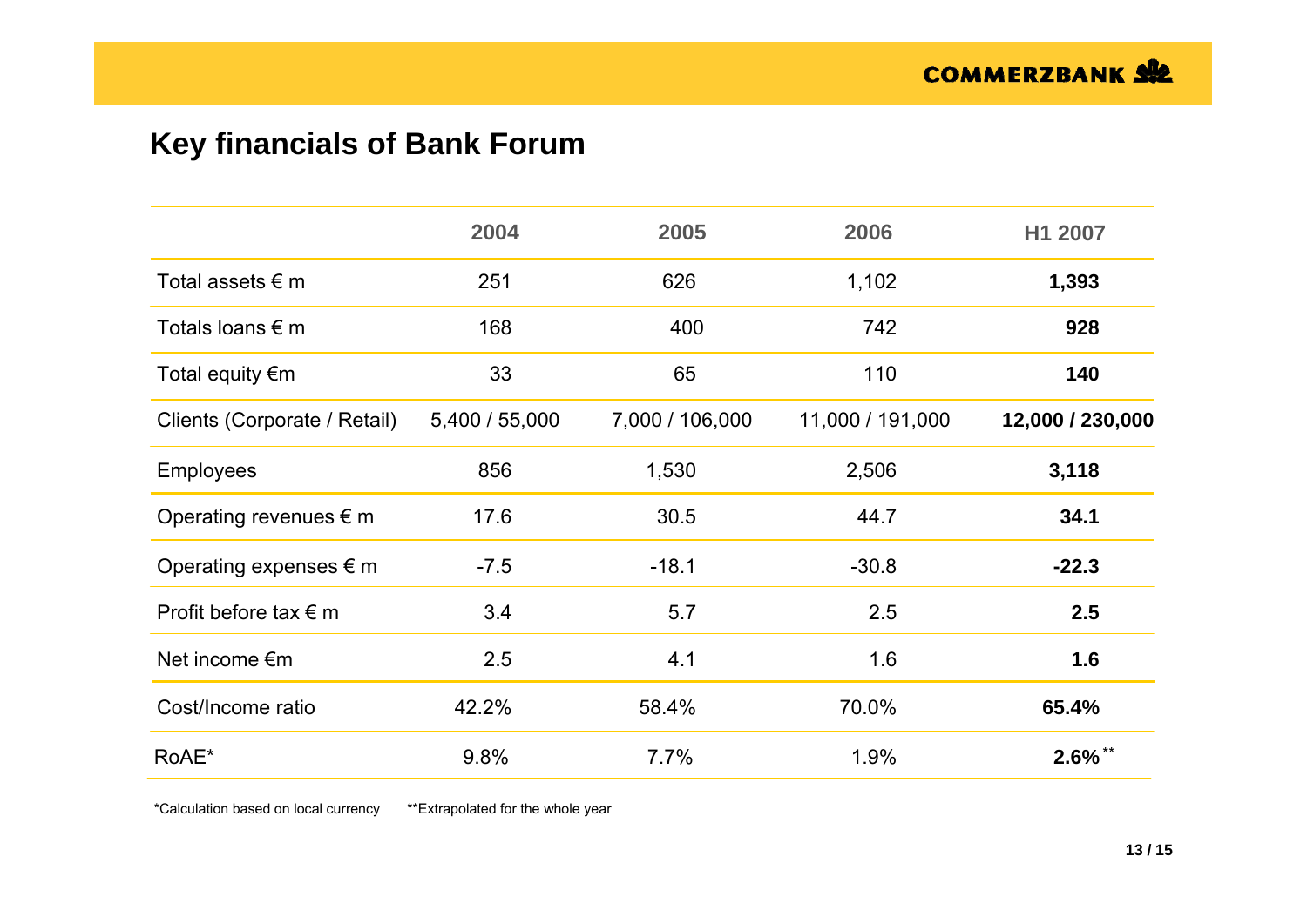#### **COMMERZBANK SW**



#### **For more information, please contact Commerzbank´s IR-team:**

**Jürgen Ackermann** (Head of IR) P: +49 69 136 22338M: juergen.ackermann@commerzbank.com

#### **Sandra Büschken** (Deputy Head of IR) P: +49 69 136 23617M: sandra.bueschken@commerzbank.com

#### **Wennemar von Bodelschwingh**

P: +49 69 136 43611M: wennemar.vonbodelschwingh@commerzbank.com

#### **Ute Heiserer-Jäckel**

- P: +49 69 136 41874
- M: ute.heiserer-jaeckel@commerzbank.com

#### **Simone Nuxoll**

- P: +49 69 136 45660
- M: simone.nuxoll@commerzbank.com

#### **Stefan Philippi**

- P: +49 69 136 45231
- M: stefan.philippi@commerzbank.com

#### **Karsten Swoboda**

- P: +49 69 136 22339
- M: karsten.swoboda@commerzbank.com

#### **Andrea Flügel** (Assistant)

- P: +49 69 136 22255
- M: andrea.fluegel@commerzbank.com

#### **www.commerzbank.com/ir**